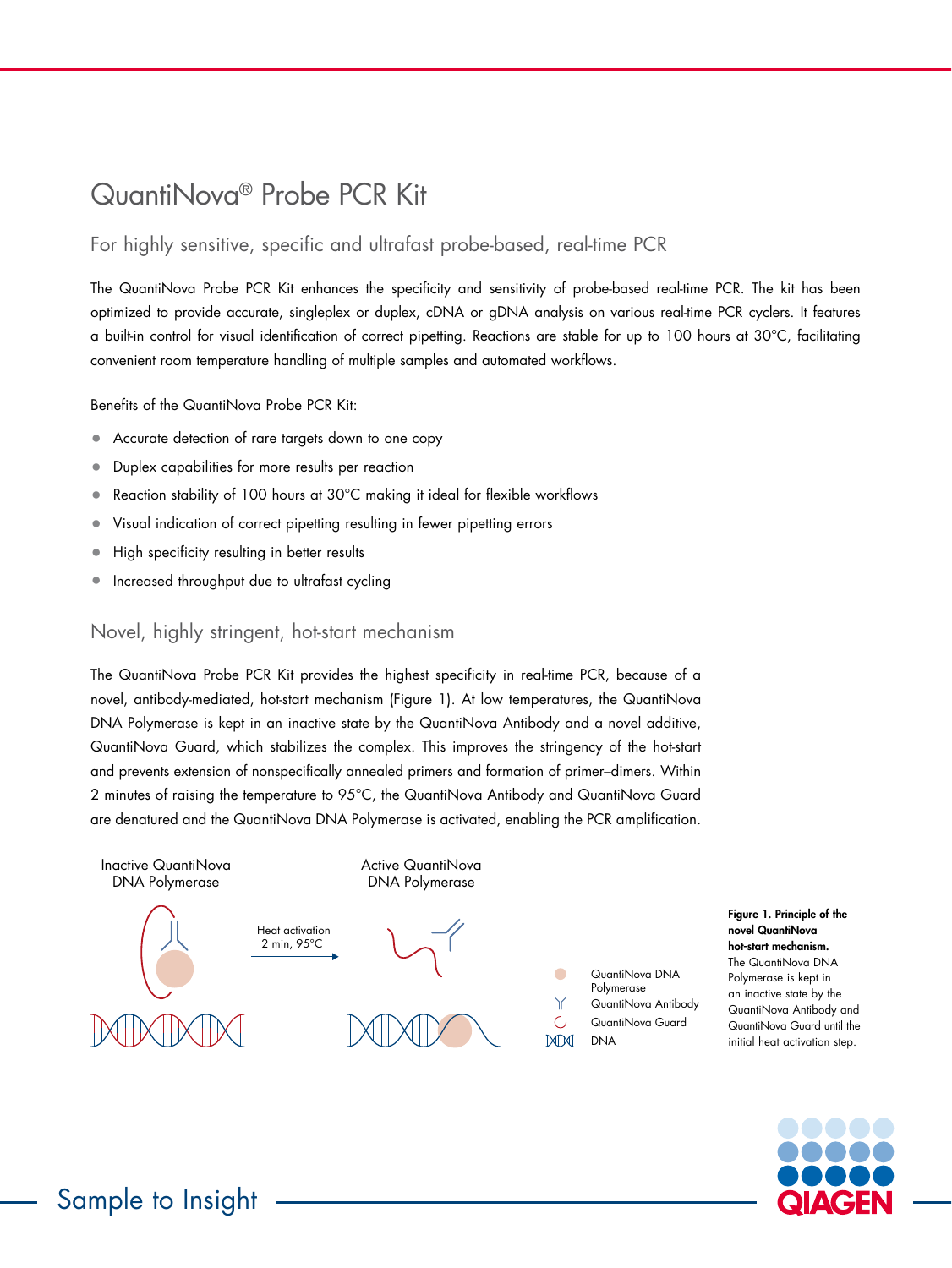## Reaction stability of up to 100 hours

The real-time PCR mix can be stored at 30°C for up 100 hours without impairing the performance of the subsequent reactions (Table 1). The outstanding stability, even after extended storage at room temperatures without the use of any cooling agent, makes the QuantiNova Probe PCR Kit deal for high-throughput reaction setup and plate-stack handling.

#### Table 1. Effect of storage on reaction stability

|             | Mean C, values           |              |                               |              |
|-------------|--------------------------|--------------|-------------------------------|--------------|
|             | QuantiNova Probe PCR Kit |              | Probe PCR kit from supplier L |              |
| ng          | 0 hrs                    | 100 hrs      | 0 hrs                         | 100 hrs      |
| 10          | 24.37                    | 24.49        | 24.35                         | 27.49        |
|             | 27.78                    | 27.90        | 27.77                         | 30.97        |
| 0.1         | 31.16                    | 30.98        | 31.37                         | 34.48        |
| No template | Not detected             | Not detected | Not detected                  | Not detected |

#### Built-in visual control for correct pipetting

The master mix supplied with the QuantiNova Probe PCR Kit contains an inert blue dye that does not interfere with the real-time PCR, but increases visibility in the tube or well. The sample dilution buffer contains an inert yellow dye. When the template nucleic acid, diluted with the sample dilution buffer, is added to the master mix, the color of the solution changes from blue to green (Figure 2), providing a visual indication of correct pipetting and reaction setup.

Figure 2. Built-in pipetting control. The QuantiNova Probe PCR master mix contains an inert blue dye that turns green on addition of the template nucleic acid diluted in the yellow nucleic acid dilution buffer, providing a visual indication of correct pipetting.



#### Highly consistent results on various real-time cyclers

The QuantiNova Probe PCR Kit can be used on any real-time cycler. ROX™ is provided in a separate tube and can be added if using a cycler that uses ROX as a passive reference dye. The QuantiNova Probe PCR Kit delivers highly consistent results among different cyclers in terms of sensitivity, reproducibility, and efficiency. The consistency of the results is maintained, despite varying fast-cycling capacities of the different cyclers that result in different cycling protocols.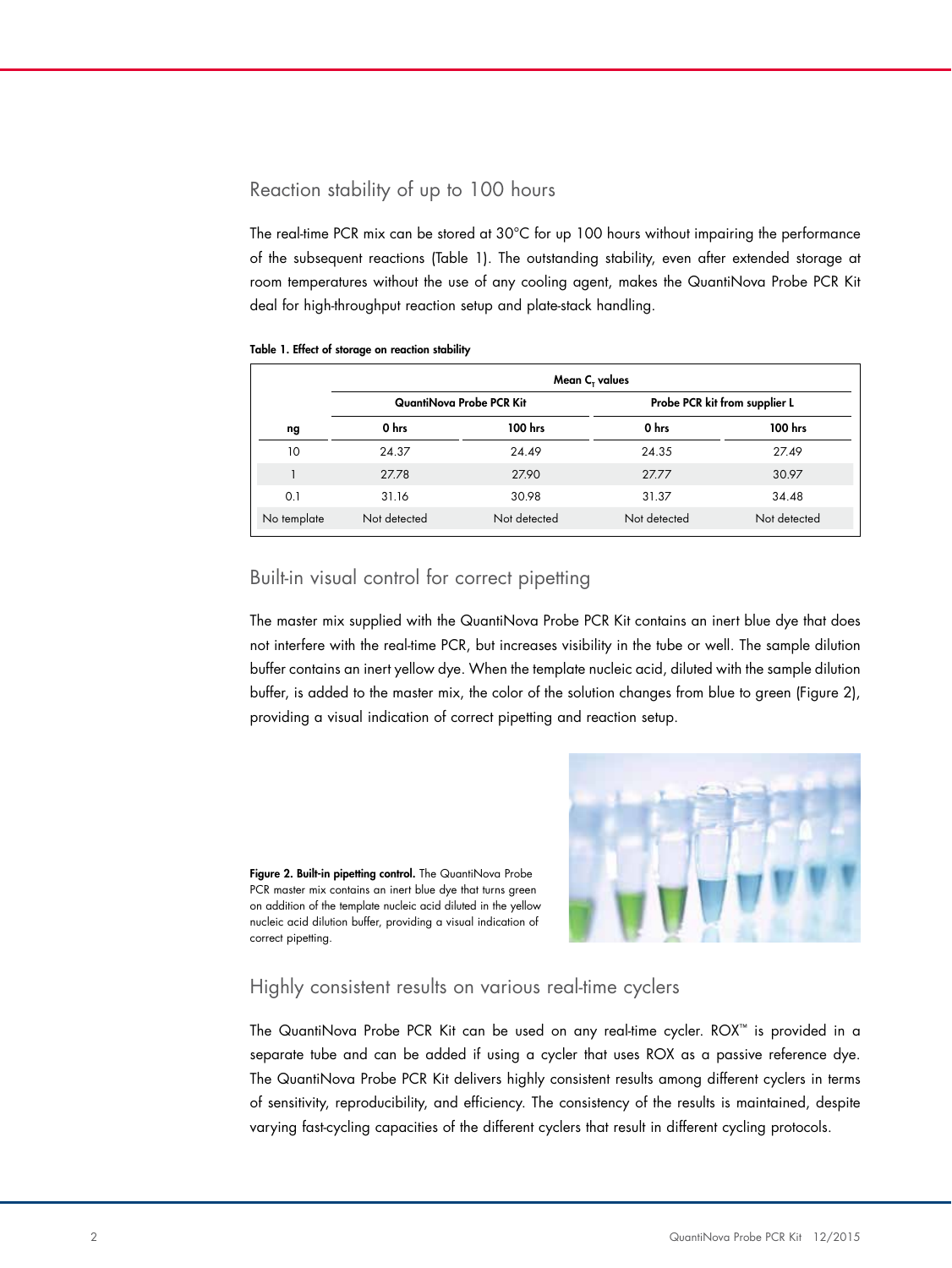#### Accurate and robust detection of a single DNA molecule 25

The high sensitivity of the QuantiNova Probe PCR Kit results in accurate and robust detection of even a single target copy (Figure 3).

CT value



Figure 3. Sensitive and robust detection of a single target copy. A The QuantiNova Probe PCR Kit was used to detect the singlecopy gene, CFTR, in leukocyte genomic DNA using 30, 3, 0.3, and 0.03 ng gDNA, corresponding to 104 to 10 copies, and the results were plotted to create a calibration curve. The plot of copy number versus  ${\sf C}_7$  value demonstrates high linearity. and the results were plotted to create a canoration curve. The plot of copy homber versus o<sub>r</sub> value demonstrates mgm meantly.<br>A master mix sufficient for 60 reactions was set up and 180 pg template gDNA, corresponding the per reaction was added to the master mix. The master mix was pipetted into 60 wells. However, due to statistical variations, some wells had more than 1 target copy while others had none. The calibration curve was used to determine the actual 60 number of copies within each of the 60 reactions. B The expected number of copies per reaction was calculated theoretically using Poisson's equation and compared to the actual number of copies determined using the calibration curve. There was a high concordance between the single-copy number results obtained using the calibration curve and Poisson's equation, Singleplex demonstrating the high sensitivity and robustness of the QuantiNova Probe PCR Kit.

#### Detection of two targets in one reaction Copy number

The QuantiNova Probe PCR Kit enables accurate quantification of two targets having widely differing abundance in a single tube. This saves time, money, and reduces the amount of sample material needed (Figure 4). 0



Figure 4. Comparable results in duplex and singleplex PCR. Duplex and singleplex PCR was performed on a Bio-Rad CFX96™ cycler using TaqMan® Assays for GAPD and TNF with the QuantiNova Probe PCR Kit. Ten-fold dilutions of leukocyte DNA (from 100 ng to 10 pg) were used as templates and reactions were run in triplicate. Overlay of the TNF amplification curve for the singleplex and duplex reactions and overlay of the GAPD amplification curve for the singleplex and duplex reactions. The plots Singleplex demonstrate the comparability and reliability of the results for singleplex and duplex amplification using the QuantiNova Probe PCR Kit.